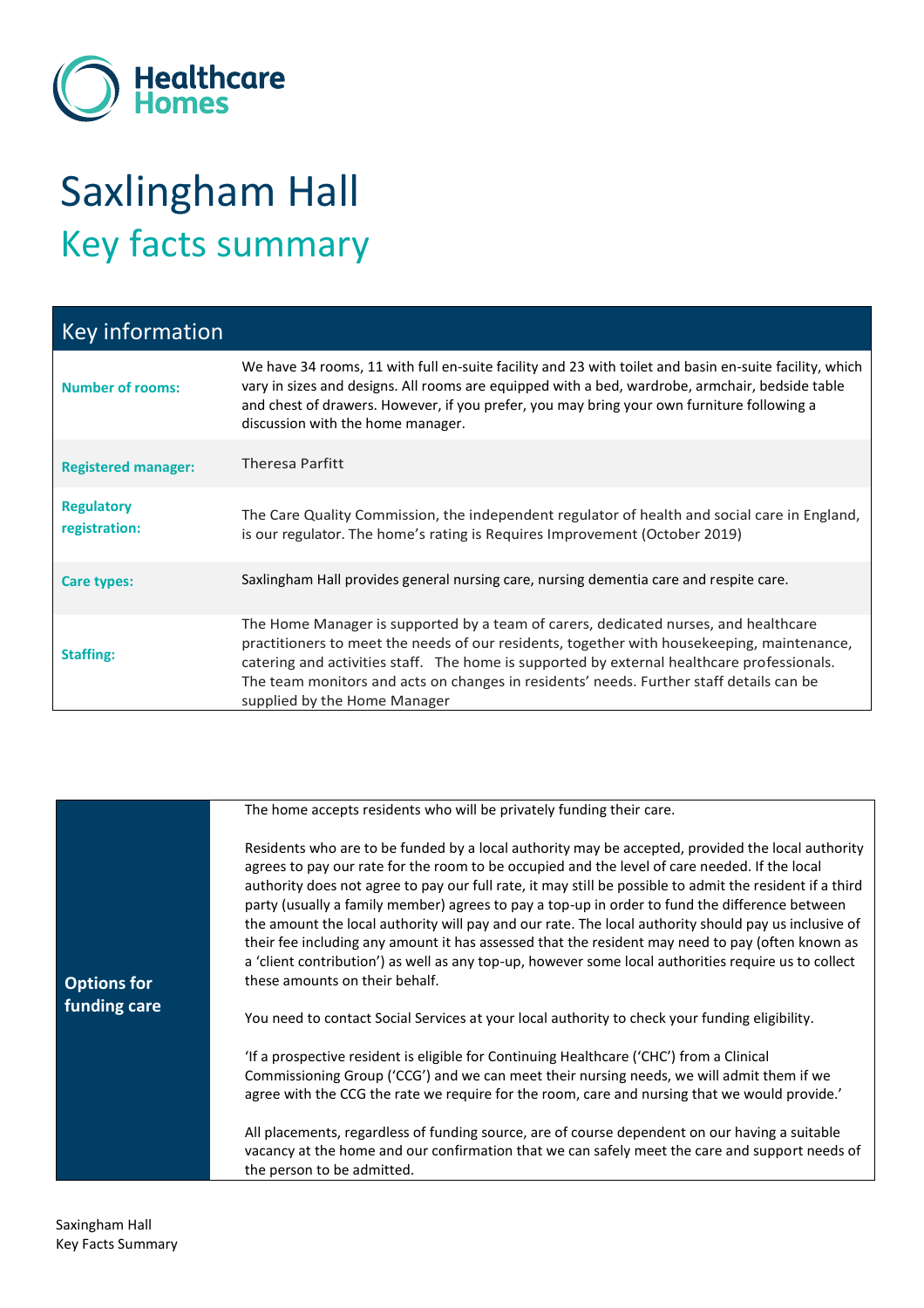

|                         | Before admission we will require information from you to evidence that you have the financial<br>means to fund your residency at the home.                                                                                                                                                                                                                    |
|-------------------------|---------------------------------------------------------------------------------------------------------------------------------------------------------------------------------------------------------------------------------------------------------------------------------------------------------------------------------------------------------------|
|                         | You must pay for the first 4-weeks of your stay by no later than the day of admission.                                                                                                                                                                                                                                                                        |
|                         | Our fees are then payable 28 days in advance. We will require a completed direct debit mandate<br>ready to be put in place on the first day of your residency.                                                                                                                                                                                                |
|                         | Your first 28 days are a trial period during which both you and we can serve on the other 7 days'<br>notice. We will only do so if we have good reason e.g., we cannot meet your needs.                                                                                                                                                                       |
| <b>Private pay</b>      | If you wish to stay with us short term (28 days or less) then we require the total fee for the short<br>stay to be paid in full prior to you being admitted to the home.                                                                                                                                                                                      |
|                         | Weekly fees at the home currently start at £1,250.00 for residential care and nursing care, based<br>on occupation of a standard room. Weekly fees for respite (short term) stays are £1,337.50. We<br>will be able to confirm the exact weekly cost of your placement once we have assessed your<br>needs and you have selected the room you wish to occupy. |
|                         | If you are assessed by the CCG as eligible for Funded Nursing Care (FNC), the fee we charge you<br>will be inclusive of this amount and we will refund this amount to you when the CCG pay it to us.                                                                                                                                                          |
|                         | Before being admitted (whether for a short or long stay) we will carry out a needs assessment to                                                                                                                                                                                                                                                              |
|                         | check how much care and other support you need. Your care package will include:<br>Your entire care and support, with a monthly review of your care plan<br>$\bullet$<br>Provision of all utility and accommodation<br>$\bullet$                                                                                                                              |
|                         | Home and room cleaning and your non-specialist laundry requirements met<br>$\bullet$<br>Your own key care worker and trained staff 24/7<br>$\bullet$                                                                                                                                                                                                          |
|                         | All your meals prepared by our chef, as well as snacks and drinks*<br>$\bullet$                                                                                                                                                                                                                                                                               |
| <b>What's included</b>  | Other facilities include extensive landscaped gardens, lifts, quiet rooms and hair salon<br>$\bullet$                                                                                                                                                                                                                                                         |
|                         | Activities at the home to meet both individual and group needs<br>$\bullet$<br>Access to communal lounges and dining areas<br>$\bullet$                                                                                                                                                                                                                       |
|                         | Internet access (please note we cannot guarantee this is available in all locations at the<br>$\bullet$<br>home).                                                                                                                                                                                                                                             |
|                         | Our most recent Food Hygiene Rating in September 2021 was 5/5.                                                                                                                                                                                                                                                                                                |
|                         |                                                                                                                                                                                                                                                                                                                                                               |
|                         | There may be extra services or items you want. They should be agreed on admission and can be<br>changed as and when you wish. Ask us for a full list (and pricings) and we will advise you. The<br>most popular extras are:                                                                                                                                   |
|                         | Hairdressing<br>$\bullet$<br>Chiropody and other healthcare visits or appointments not covered by the NHS<br>$\bullet$                                                                                                                                                                                                                                        |
|                         | Non-NHS incontinence products and medication not normally pre-scribed by a GP (e.g.<br>٠<br>paracetamol)                                                                                                                                                                                                                                                      |
| <b>Additional costs</b> | Toiletries, dry cleaning and clothing and shoes<br>٠                                                                                                                                                                                                                                                                                                          |
|                         | Newspapers and magazines.<br>If staff accompany you on a journey e.g. to your bank, or for a medical appointment at hospital                                                                                                                                                                                                                                  |

which is not covered by the NHS, a time-based charge will be agreed with you. We will keep records of all such extras and a running total of additional costs readily available for you.